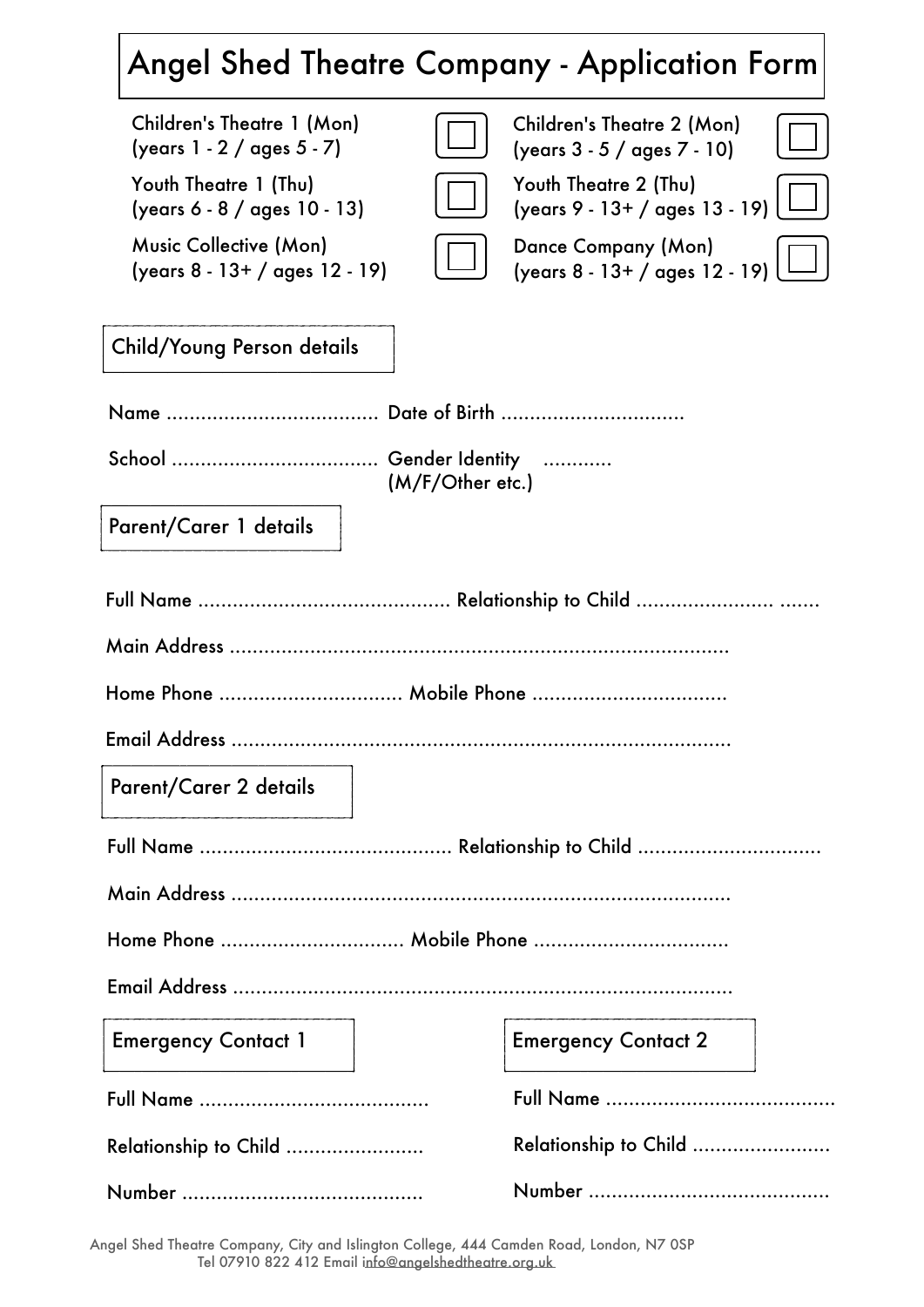## Is there any information you would like us to know about your child's circumstances? (additional needs, emotional/behavioural difficulties, physical/mental health etc.)

Please continue onto a separate sheet if needed

#### How can we most effectively support your child?

Please continue onto a separate sheet if needed

# What do you hope that being at Angel Shed will achieve for your child?

|  |  | Please continue onto a separate sheet if needed |  |  |
|--|--|-------------------------------------------------|--|--|

# **Photo/Video Consent**

Our workshops and performances may be filmed or photographed. These images and films may be used for evidencing our work, fundraising, publicity or promotional purposes. This might include (but is not limited to) printed and online publicity, social media, press releases and funding applications.

I give permission for my child/young person to be filmed and/or photographed.

We will never share your information with third parties **Privacy Details** in the contract of the contract of the contract of the contract of the contract of the contract of the contract of the contract of the contract of the contract of the contract of the contract of the contract of the contrac Yes  $No$ 

Would you like Angel Shed to send you information about relevant opportunities from other arts organisations?

Would you like Angel Shed to send you a copy of our privacy policy?

Are you happy for Angel Shed to contact you with relevant opportunities after your child has stopped attending?





Angel Shed Theatre Company, City and Islington College, 444 Camden Road, London, N7 0SP Tel 07910 822 412 Email info@angelshedtheatre.org.uk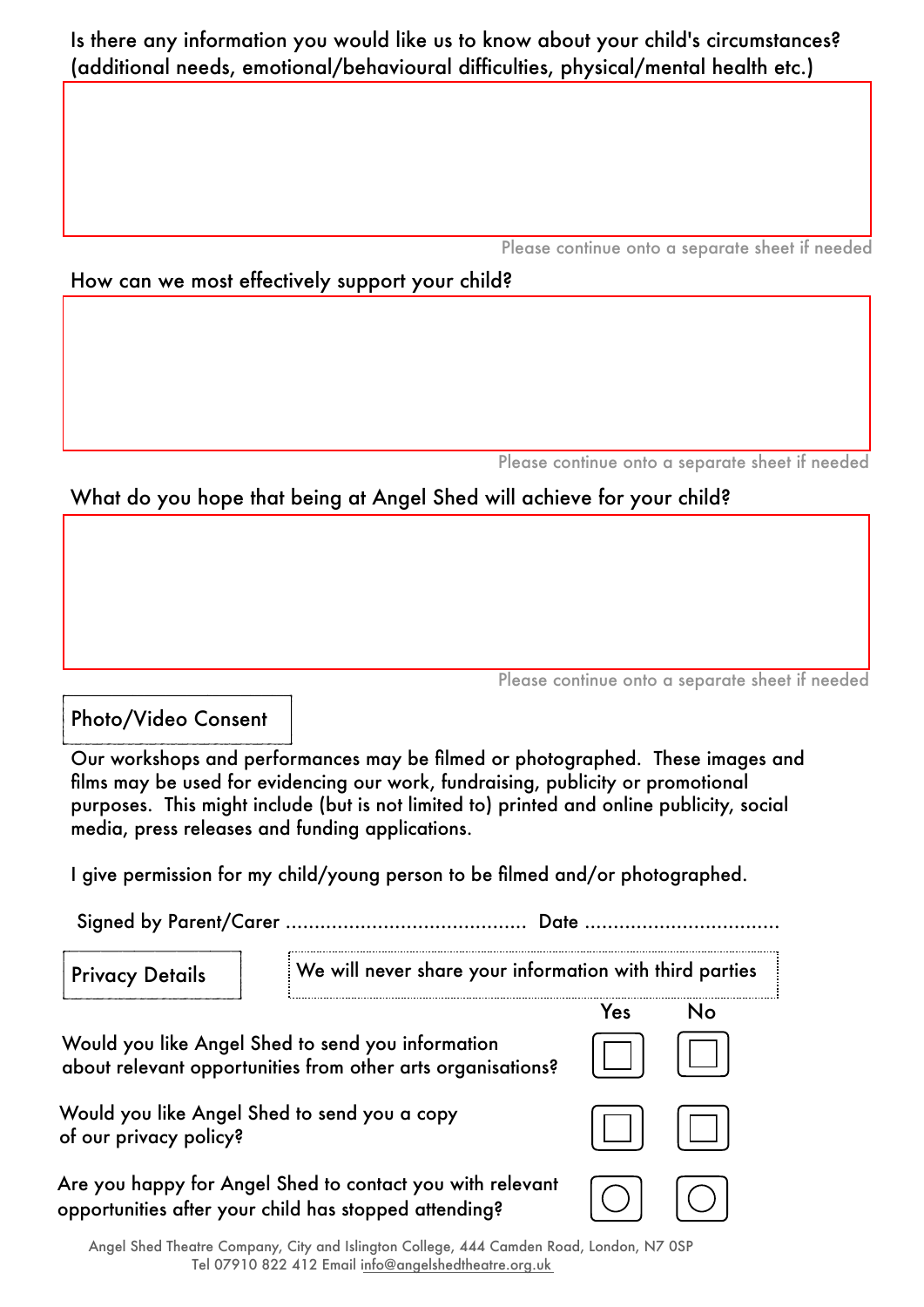## Subscription fees

Our subscription fees, per term are:

£75 for Children's Theatre One, Music Collective\*, and Dance Company\*. £100 for Children's Theatre Two, Youth Theatre One and Youth Theatre Two.

Siblings are entitled to a 25% discount.

\*Members of Youth Theatre can attend Music Collective or Dance Company free of charge.

If you feel that you will be unable to pay, we can help you meet the cost of these fees. Please tick the box if you would like more information about this.

- 1) for the child/young person (C/YP) to take part in Angel Shed workshops & performances.
- 2) to pay the subscription fee at the start of term or inform Angel Shed of any circumstances that prevent me from doing so.
- 3) to provide emergency contact details (page 1).
- 4) that it is my responsibility to update Angel Shed of any change of contact details or change in circumstance.
- 5) to provide any medication the C/YP may need. Angel Shed can store medication during a session, but can not administer it. We can only provide First Aid.
- 6) to Angel Shed processing the health information needed to inform and sustain a safe theatre space environment and have appropriate procedures in place.
- 7) to Angel Shed holding the information provided in this form for the duration of the C/YP's involvement. If they stop attending, this information will be deleted after a year.
- 8) for Angel Shed to keep me updated on all aspects of our delivery and performances and on any specific information about the C/YP.
- 9) to the appropriate use of safe touch with my child in artistic activities, by Angel Shed staff and volunteer practitioners, in line with Angel Shed's Safe Touch Policy.

#### I understand:

- 1) that Angel Shed takes no responsibility for loss or damage to the C/YP's belongings.
- 2) that under extreme circumstances the C/YP may be removed from the session to prevent them causing harm to themselves or others.
- 3) that Angel Shed reserves the right to maintain an inclusive mix of our membership. This may result in a C/YP being put on our waiting list.
- 4) that Angel Shed does not offer refunds in any circumstances with the exception of a project being cancelled. In such case a full refund will be issued.
- .) that Angel Shed reserves the right to share relevant information with other organisations and authorities if we have a safeguarding concern about a C/YP.

Signed by Parent/Carer ................................................ Date ..........................